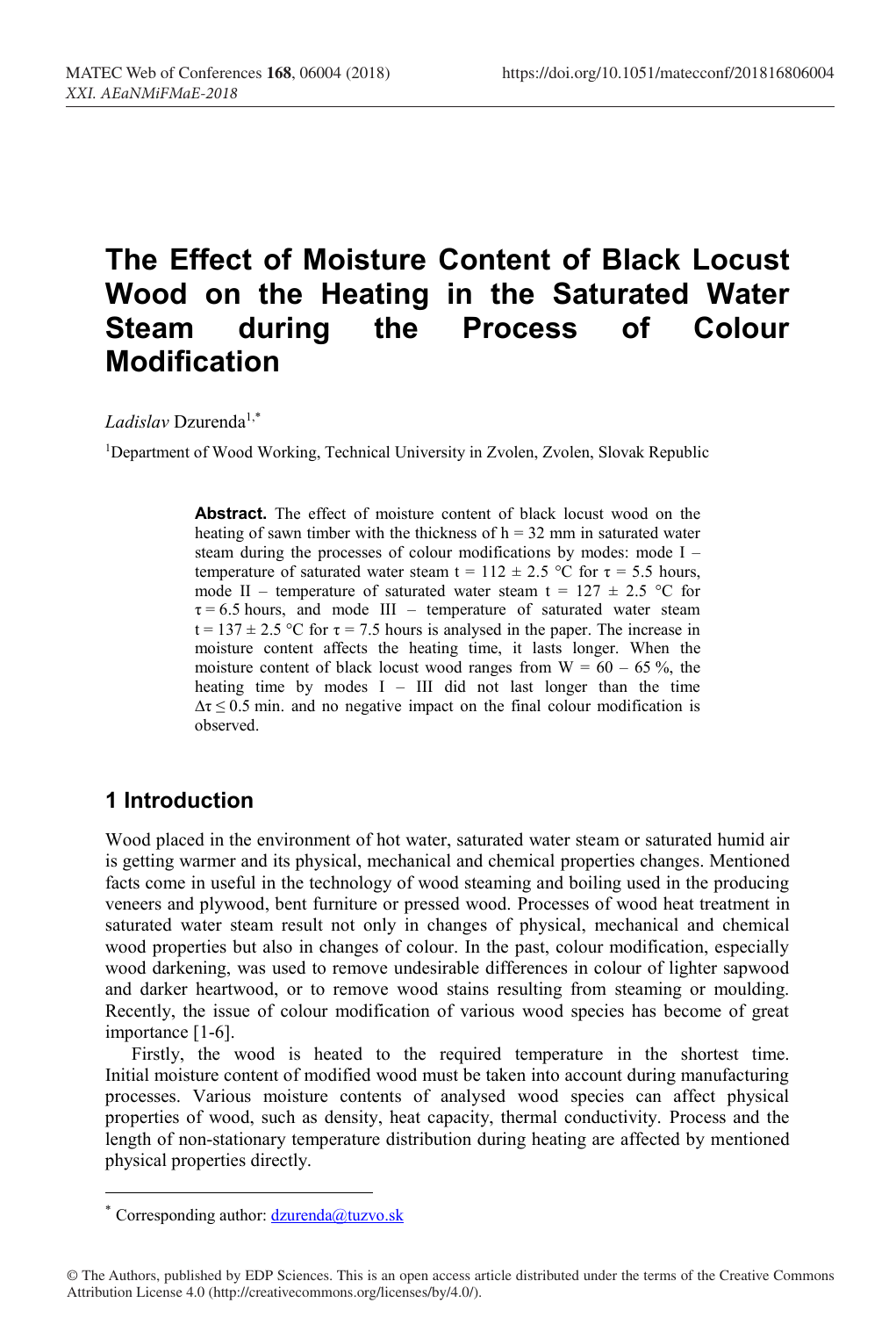The aim of the paper is to analyse the effect of initial moisture content of black locust wood ranged from  $w = 40 - 100\%$  on the heating time of sawn timber with the thickness of  $h = 32$  mm in saturated water steam during the processes of colour modification by modes: mode I – temperature of saturated water steam t =  $112 \pm 2.5$  °C for  $\tau$  = 5.5 hours, mode II – temperature of saturated water steam t =  $127 \pm 2.5$  °C, for  $\tau = 6.5$  hours, and mode III – temperature of saturated water steam t =  $137 \pm 2.5$  °C for  $\tau$  = 7.5 hours.

# **2 Model to Calculate the Heating Time of Sawn Timber in Saturated Water Steam**

Sawn timber heating by saturated water steam in an autoclave is described by Fourier's equation of heat conduction, one-dimensional, steady-state conduction, i.e. amount of heat transmitted under the given temperature and boundary conditions.

$$
\Theta = \frac{t_x - t_p}{t_0 - t_p} = \sum_{i=1}^{\infty} \frac{2 \cdot (-1)^{i+1}}{\beta_i} \cos \left( \beta_i \frac{x}{b} \right) e^{-\beta_i^2 \cdot F \cdot \sigma}
$$
(1)

Lykov [7] published a nomogram of the relation  $\theta = f(x/b, Fo)$  to determine dimensionless heat  $\theta$  of the infinite long and wide sawn timber  $b \ll y \ll z$  for wood heating at the high value of heat transfer coefficient  $\alpha \rightarrow \infty$ . Heating of both surfaces  $x/b = 1$ is as follows:

$$
Fo = -0.419 \cdot ln(\theta) + 0.0769
$$
 (2)

Time necessary for heating the sawn timber can be defined following the Fourier number by the equation:

$$
\tau = \frac{\text{Fo.b}^2}{a} \tag{3}
$$

Fo is Fourier number, b is 1/2 of the thickness of a board, a is a heat transfer coefficient.

#### **2.1 Technological Parameters of Wood Heating by Saturated Water Steam**

Heating time of black locust wood with the thickness of  $h = 32$  mm in saturated water steam by individual modes of colour modification process is analysed for initial values of moisture content ranged:  $W = 40 \div 100$  %. Physical properties of heated black locust wood: wood density  $\rho_w$ , specific wood heat capacity  $c_w$ , heat transfer coefficient perpendicular to the fibres in tangential direction  $\lambda_{w\perp}$  and thermal conductivity of wood  $a_w$  for individual moisture content W and the temperature calculated  $t_{vyp}$  are shown in Table 1. Temperature calculated in the process of non-stationary temperature distribution during heating by individual modes of colour modification are determined using the equation:

$$
t_{\text{vyp}} = \frac{t_0 + (t_x + t_p)/2}{2} \tag{4}
$$

 $t_0$  is a temperature of sawn timber at the beginning of heating,  $t_x$  temperature of heated sawn timber in the  $1/2$  of thickness,  $t_p$  is a temperature on the sawn timber surface.

Temperature in the centre of the sawn timber thickness t<sub>x</sub> is lower  $\Delta t = 2.5$  °C in comparison to the temperature on the sawn timber surface.

$$
t_x = t_p - 2.5 \tag{5}
$$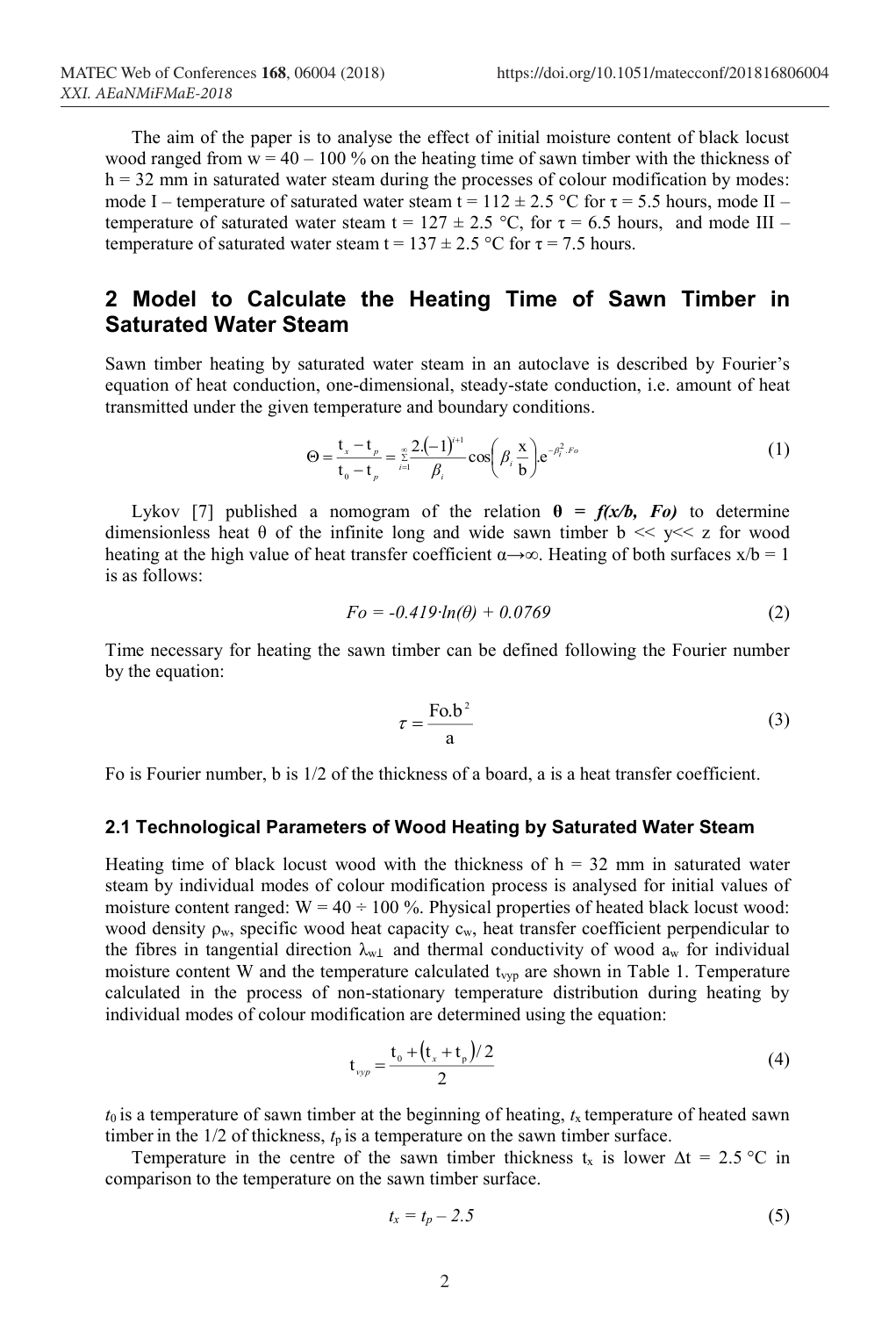$t_p$  is a temperature of the sawn timber surface.

| Temperature                          | Parameter                                                | 40 %                  | 50 %                  | 60 %                  | 80 %                  | $100\%$               |
|--------------------------------------|----------------------------------------------------------|-----------------------|-----------------------|-----------------------|-----------------------|-----------------------|
| calculated t <sub>vyp</sub>          | $\rho$ <sub>w</sub> [kg.m <sup>-3</sup> ]                | 875                   | 937                   | 1.000                 | 1.125                 | 1.250                 |
| mode I<br>$t_{vyp} = 60 °C$          | $c_w$ [J.kg <sup>-1</sup> .K <sup>-1</sup> ]             | 2.738                 | 2.869                 | 2.984                 | 3.175                 | 3.328                 |
|                                      | $\lambda_{w\perp}$ [W.m <sup>-1</sup> .K <sup>-1</sup> ] | 0.452                 | 0.491                 | 0.532                 | 0.611                 | 0.685                 |
|                                      | $a_w$ [m <sup>2</sup> .s <sup>-1</sup> ]                 | $0.188 \cdot 10^{-6}$ | $0.182 \cdot 10^{-6}$ | $0.178 \cdot 10^{-6}$ | $0.171 \cdot 10^{-6}$ | $0.163 \cdot 10^{-6}$ |
| mode II<br>$t_{vyp} = 68 °C$         | $c_w$ [J.kg <sup>-1</sup> .K <sup>-1</sup> ]             | 2.770                 | 2.901                 | 3.016                 | 3.207                 | 3.360                 |
|                                      | $\lambda_{w\perp}$ [W.m <sup>-1</sup> .K <sup>-1</sup> ] | 0.467                 | 0.508                 | 0.549                 | 0.631                 | 0.705                 |
|                                      | $a_w \,[\,m^2.s^{-1}]$                                   | $0.192 \cdot 10^{-6}$ | $0.186 \cdot 10^{-6}$ | $0.182 \cdot 10^{-6}$ | $0.174 \cdot 10^{-6}$ | $0.168 \cdot 10^{-6}$ |
| mode III<br>t <sub>vyp</sub> = 73 °C | $c_w$ [J.kg <sup>-1</sup> .K $^{-1}$ ]                   | 2.797                 | 2.928                 | 3,043                 | 3.235                 | 3.388                 |
|                                      | $\lambda_{w\perp}$ [W.m <sup>-1</sup> .K <sup>-1</sup> ] | 0.473                 | 0.515                 | 0.557                 | 0.641                 | 0.725                 |
|                                      | $a_w$ [m <sup>2</sup> .s <sup>-1</sup> ]                 | $0.193 \cdot 10^{-6}$ | $0.187 \cdot 10^{-6}$ | $0.183 \cdot 10^{-6}$ | $0.176 \cdot 10^{-6}$ | $0.171 \cdot 10^{-6}$ |

**Table 1.** Parametres of physical values of black locust [8-12].

Wood temperatures during the heat treatment process by individual modes of colour modification of black locust wood are shown in Table 2.

**Table 2.** Temperatures of sawn timber during the process of heat treatment.

|      | Temperature of sawn timber |                  |                      |  |  |
|------|----------------------------|------------------|----------------------|--|--|
| Mode | īω                         | Ln               |                      |  |  |
|      |                            | $t_n = 112.5 °C$ | $t_x = 110$ °C       |  |  |
|      | $10^{\circ}$ C             | $t_n = 127.5$ °C | $t_x = 125$ °C       |  |  |
|      |                            | $t_p = 137.5 °C$ | $t_{\rm v} = 135$ °C |  |  |

# **3 Result and discussion**

Time of non-stationary temperature distribution during heating of black locust sawn timber with the thickness of  $h = 32$  mm in saturated water steam by individual modes of colour modification is illustrated in Figure 1.



**Fig. 1.** Heating time of black locust sawn timber depending upon the moisture content of wood and mode of colour modification.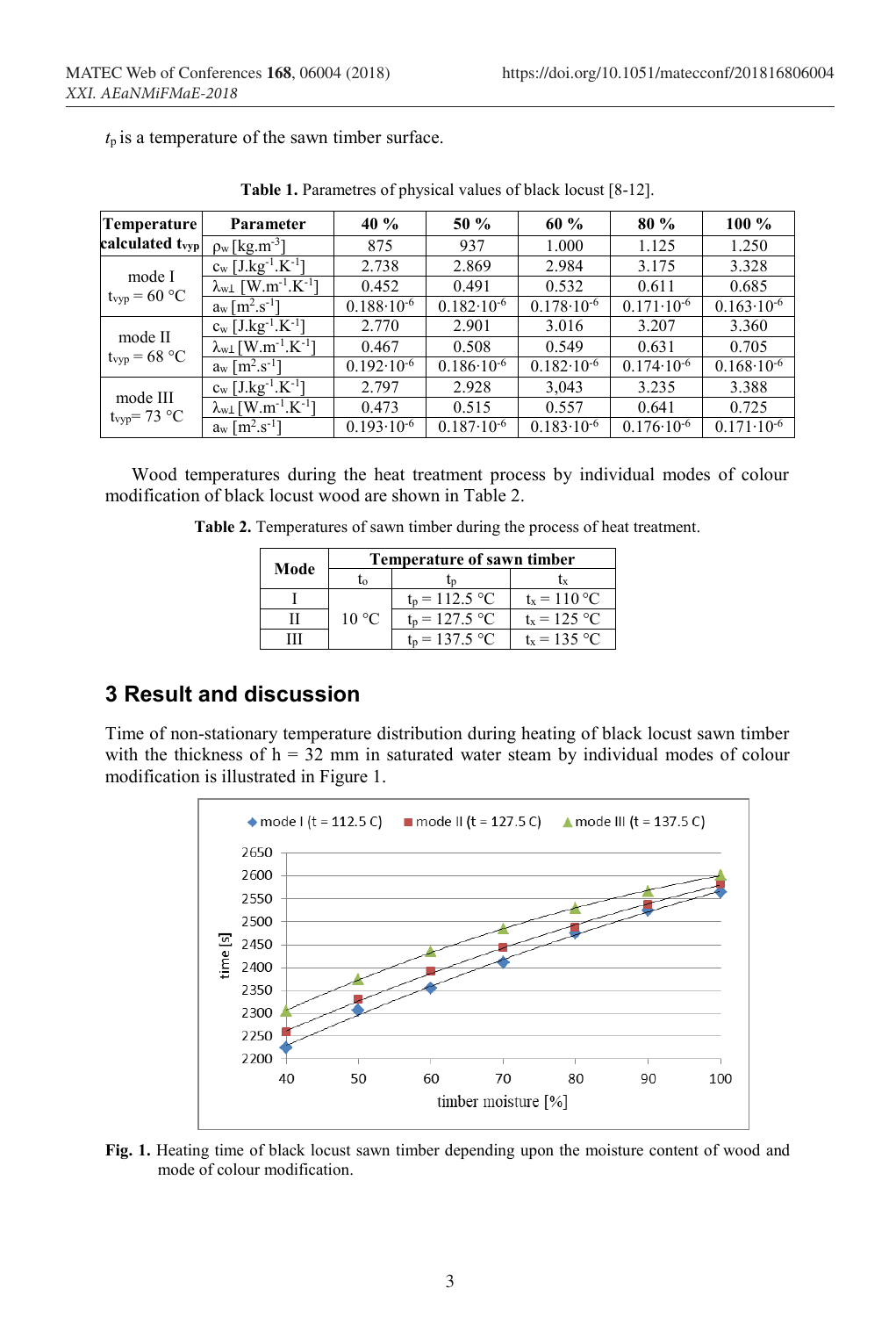Dependences of heating time of black locust sawn timber with the thickness of  $h = 32$ mm on the moisture content of wood  $W = 40 - 100\%$  to the required temperature in individual modes of colour modification are shown in Table 3.

**Table 3.** Dependences of heating time of black locust sawn timber on the temperature of the saturated water steam.

| <b>Temperature of</b><br>saturated water steam | <b>Functional dependence</b>                              | <b>Coefficient of</b><br>determination |
|------------------------------------------------|-----------------------------------------------------------|----------------------------------------|
| $t'' = 112.5 °C$                               | $\tau = -0.0214 \cdot w^2 + 8.6286 \cdot w + 1.918.4$     | $R^2 = 0.9974$                         |
| $t'' = 127.5 °C$                               | $\tau = -0.0243 \cdot w^2 + 8.7143 \cdot w + 1.951.7$     | $R^2 = 0.9990$                         |
| $t'' = 137.5$ °C                               | $\tau = -0.0350 \text{ w}^2 + 9.8000 \text{ w} + 1.970.4$ | $R^2 = 0.9998$                         |

The increase in the moisture content of black locust wood affect the heating time of sawn timber to the required temperature, it prolongs. The change in mode I is from  $\tau_{w=40\%}$  = 37.08 min to  $\tau_{w=100\%} = 42.75$  min, it means the heating time is  $\Delta \tau = 5.67$  min longer. The average moisture content of modified sawn timber in operating conditions is 60 % and moisture content variation is  $\Delta W = \pm 5$ %. Table 4 shows the values of prolonged heating associated with the moisture content variation  $\Delta W = \pm 5\%$ , as well as extreme values  $\Delta W = \pm 10$  % for individual modes of colour modification of black locust sawn timber with

**Table 4.** Effect of increased moisture content of black locust wood on the prolonged heating to the required temperature.

the moisture content  $W = 60\%$  and the thickness of  $h = 32$  mm.

| Mode         | Heating time of<br>sawn timber h<br>$=$ 32 mm thick.<br>$w = 60 \%$ | Prolongation of heating time of<br>sawn timber because of higher<br>moisture content $\Delta W = +5$ % and<br>$\Delta W = +10\%$ |                          | Relative prolongation of heating<br>time of sawn timber<br>$\Delta \tau = \frac{\tau_{60\%} - \tau_{60\% + \Delta W}}{2} \cdot 100^{-9}$<br>$\tau_{\rm age}$ |                         |  |
|--------------|---------------------------------------------------------------------|----------------------------------------------------------------------------------------------------------------------------------|--------------------------|--------------------------------------------------------------------------------------------------------------------------------------------------------------|-------------------------|--|
| Mode         | $\tau = 39.25$ min                                                  | $\Delta W = +5\%$                                                                                                                | $\Delta \tau = 0.46$ min | $AW = +5\%$                                                                                                                                                  | $\Delta \tau = 1.17 \%$ |  |
|              |                                                                     | $\Delta W = +10\%$                                                                                                               | $\Delta \tau = 0.91$ min | $\Delta W = +10\%$                                                                                                                                           | $\Delta \tau = 2.28 \%$ |  |
| Mode         | $\tau = 39.85$ min                                                  | $AW = +5\%$                                                                                                                      | $\Delta \tau = 0.43$ min | $AW = +5\%$                                                                                                                                                  | $\Delta \tau = 1.08 \%$ |  |
| $\mathbf{H}$ |                                                                     | $\Delta W = +10\%$                                                                                                               | $\Delta \tau = 0.87$ min | $\Delta W = +10\%$                                                                                                                                           | $\Delta \tau = 2.12 \%$ |  |
| Mode         | $\tau = 40.57$ min                                                  | $AW = +5\%$                                                                                                                      | $\Delta \tau = 0.42$ min | $AW = +5\%$                                                                                                                                                  | $\Delta \tau = 1.03 \%$ |  |
| Ш            |                                                                     | $\Delta W = +10\%$                                                                                                               | $\Delta \tau = 0.85$ min | $\Delta W = +10\%$                                                                                                                                           | $\Delta \tau = 2.04 \%$ |  |

Due to the increase in the moisture content of black locust wood, the heating time of sawn timber to the required temperature is longer. Mentioned prolongation of heating time depending upon the temperature of saturated water steam by the mode of colour modification at the standard moisture content variation  $\Delta W = \pm 5\%$  is no longer than  $\Delta \tau \leq 0.5$  min. and does not affect the process in negative way. Mentioned findings are confirmed by determining the colour of black locust wood [13]*.*

## **4 Conclusion**

The findings of the analyses of the effect of moisture content of black locust wood on the time of non-stationary temperature distribution during heating by saturated water steam during the process of wood colour modification are presented in the paper. The increase in moisture content can cause the changes in physical properties of wood, such as wood density, specific heat capacity, heat transfer coefficient, thermal conductivity. Subsequently, the heating time of wood to required temperature is longer. The time of nonstationary temperature distribution during heating of black locust sawn timber with the thickness of  $h = 32$  mm, with the moisture content  $W = 60$  % in saturated water steam with the temperature of t'' = 112.5 °C by mode I is  $\tau$  = 39.25 min, in saturated water steam with